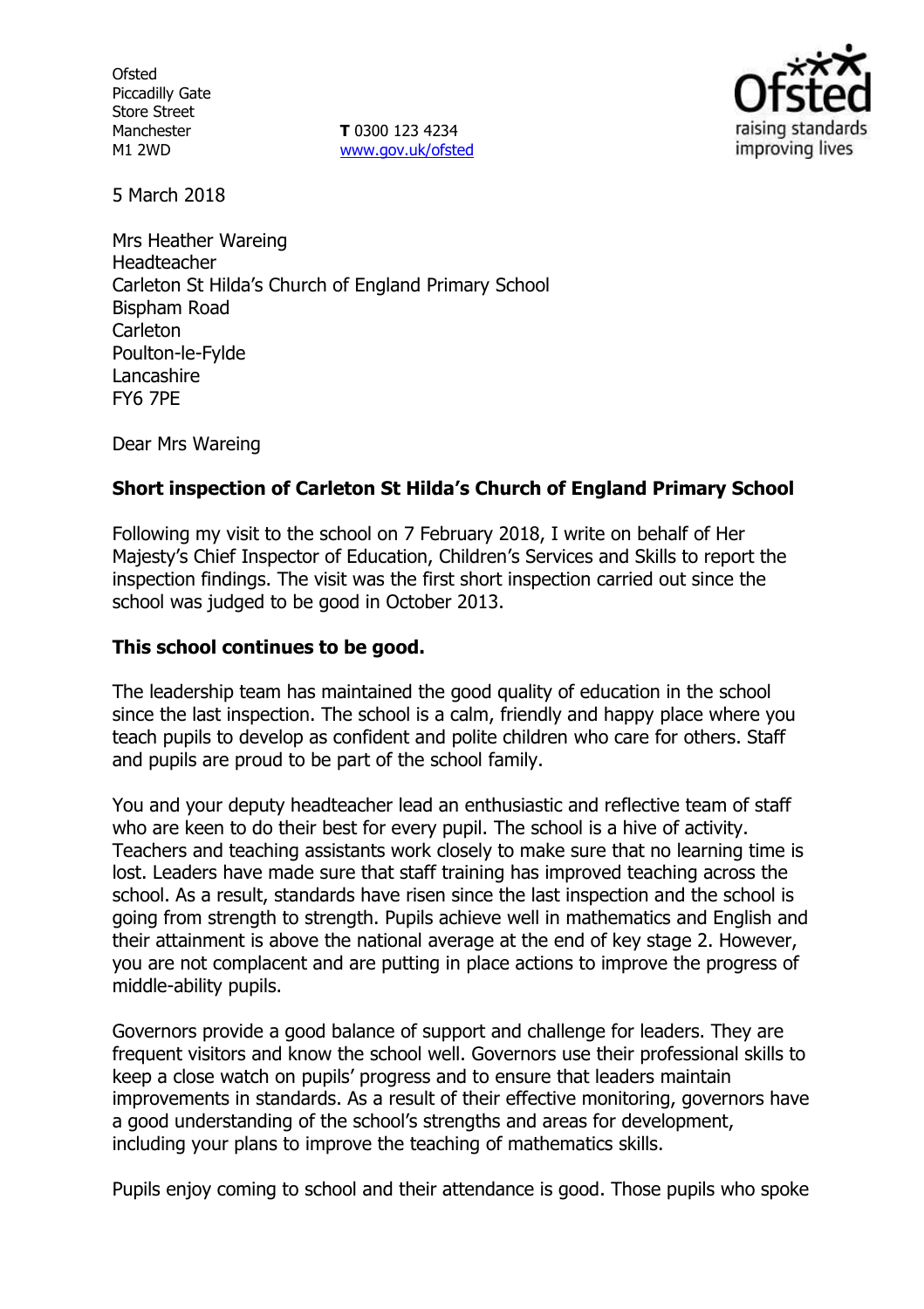

to me during the inspection said that they feel safe. They said that bullying doesn't happen and that teachers deal effectively with any misbehaviour. Pupils told me that they relish the leadership opportunities that you give them. For example, pupils appointed as 'digital leaders' enjoy teaching other pupils about online safety. Pupils on the school council are proud of their involvement in school decisions such as choosing the smart new school uniform.

The vast majority of parents and carers share pupils' very positive view of the school. Those who spoke to me at the start of the day or who responded to Parent View, Ofsted's online parent questionnaire, said that the school strongly promotes learning. They were keen to share how communication between school and parents has improved. Parents and grandparents enjoy coming into school and value opportunities to see how pupils learn.

You have responded well to the areas for improvement identified at the last inspection. You have made sure that pupils' achievements across different areas of the curriculum match their achievements in English and mathematics. For example, in art, pupils develop their drawing and painting skills over time. They reflect on their work and identify how they can improve. You have also taken steps to ensure that subject leadership is effective. Leaders have improved assessment systems in different subject areas. As a result, teachers check how pupils learn across all areas of the curriculum, measuring pupils' progress carefully. Leaders use their skills and knowledge to provide effective support for their colleagues. This has led to improvements in teaching across the curriculum.

In response to the previous inspection, you have also developed pupils' understanding of cultural and ethical issues. You have done this by planning an engaging and interesting curriculum. You give pupils plenty of opportunities to learn about other cultures and about thought-provoking issues. For example, in religious education, pupils learn about world religions including Buddhism, Islam and Judaism. Leaders plan visits and visitors to bring pupils' learning to life. Pupils recently visited a synagogue and spoke to me with enthusiasm about what they had learned. Teachers encourage pupils to be thoughtful and inquisitive. Year 6 pupils recently took part in Holocaust Memorial Day activities. Pupils' work showed that they display empathy and thoughtfulness when learning about ethical issues.

#### **Safeguarding is effective.**

Leaders have made sure that safeguarding arrangements are thorough and of high quality. They carry out statutory checks on the suitability of staff to work with pupils. Leaders have taken effective actions to ensure that the school is a safe and secure place in which pupils can learn. Staff teach pupils how to keep themselves safe, both online and in the wider community. You give parents helpful information about internet safety.

Through regular training, staff and governors have up-to-date knowledge of safeguarding. They are vigilant about the potential risks that pupils may face. Records relating to pupils' welfare are appropriate and meticulously kept. Staff work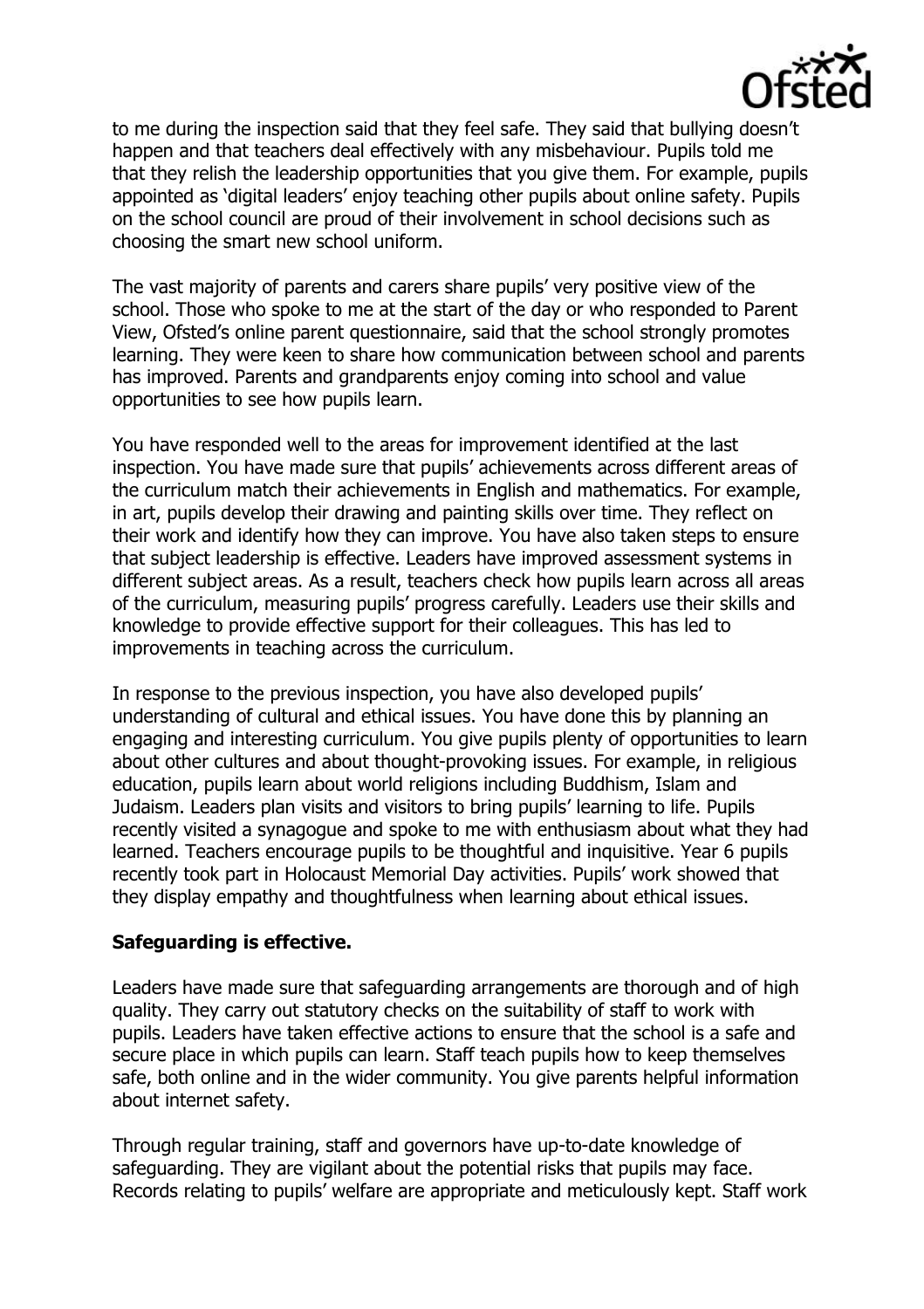

closely with other professionals to make sure that pupils are safe. Leaders and governors have ensured that the appropriate monitoring and filtering arrangements are in place for the school's internet connection.

# **Inspection findings**

- $\blacksquare$  The inspection focused on a number of key lines of enquiry, the first of which was how well pupils learn in mathematics. The quality of teaching in mathematics has improved since the last inspection. The training and support that staff receive are developing them all the time and pupils are benefiting. Attainment of pupils is good. Pupils leave the school at the end of Year 6 reaching standards in mathematics at or above the national average. Staff teach pupils to be confident in their understanding of number. Across the school, pupils develop proficiency in carrying out written calculations with accuracy. However, leaders have correctly identified that pupils have too few opportunities to develop their reasoning skills in mathematics. You recognise that pupils need to develop these skills to improve their progress in mathematics.
- During the inspection, I looked at why middle-ability pupils do not always make the same progress as other pupils in mathematics and English. I found that leaders have taken the correct actions to improve progress for this group of pupils, making sure that work closely matches their ability. You and governors are checking teaching carefully to make sure that these actions are having the necessary impact on raising the progress of these pupils.
- My third focus was the progress made by pupils who have special educational needs (SEN) and/or disabilities. I found that the school provides effective teaching for this group of pupils. Teachers identify individual pupils' barriers to learning very carefully. Leaders work closely with support staff, other professionals and with parents to make sure that these pupils make the progress of which they are capable. Leaders ensure that teachers give pupils additional support, which has a good impact on their learning. Teachers check that extra provision is improving pupils' progress. As a result, pupils who have SEN and/or disabilities achieve well.
- $\blacksquare$  My final focus for this visit was how well the school teaches diversity and includes all pupils equally. It is clear that staff treat all pupils equally and with respect. You have actively sought out ways to give pupils a range of experiences which develop their understanding of a diverse society. You teach pupils to value and respect differences including gender, race and disability. The pupils that I met during the inspection spoke eloquently about how the curriculum promotes diversity and equality.

# **Next steps for the school**

Leaders and those responsible for governance should ensure that:

- $\blacksquare$  in mathematics, teachers give pupils more opportunities to develop their reasoning skills
- they embed the changes that they have made to support the progress of middle-